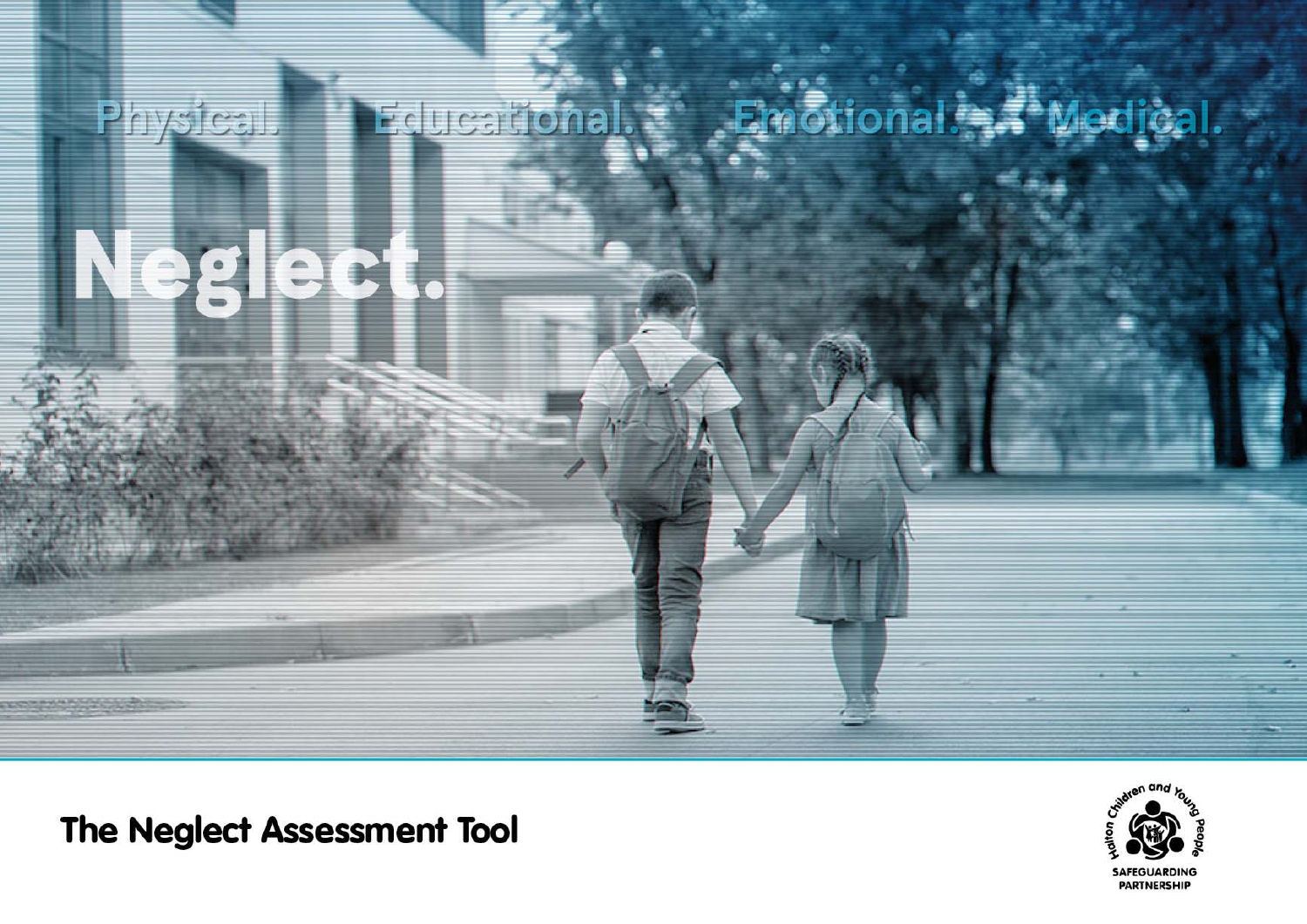

# **The Neglect Assessment Tool**

**The neglect assessment framework provides a series of questions around the 6 key areas which in turn each have a number of subareas:** 

#### **1. Persistence & Change**

Neglect which constitutes 'significant harm' is that which is:

- Persistent
- Cumulative
- Chronic or acute
- Resistant to intervention.

Children experience care from parents which lacks consistency and continuity. There may be brief intervals when care is marginally improved but standards fluctuate.

### **2. Child's Developmental Areas**

Focusing on the impact of neglect on the child's biological, psychological and emotional development, which includes:

- Physical care
- Emotional care
- Medical needs
- Supervision
- Guidance and stimulation & education.

# **3. Impact of neglect on the child and their lived experience**

The knowledge about the child's world gained through direct, first-hand observation of their everyday life which includes: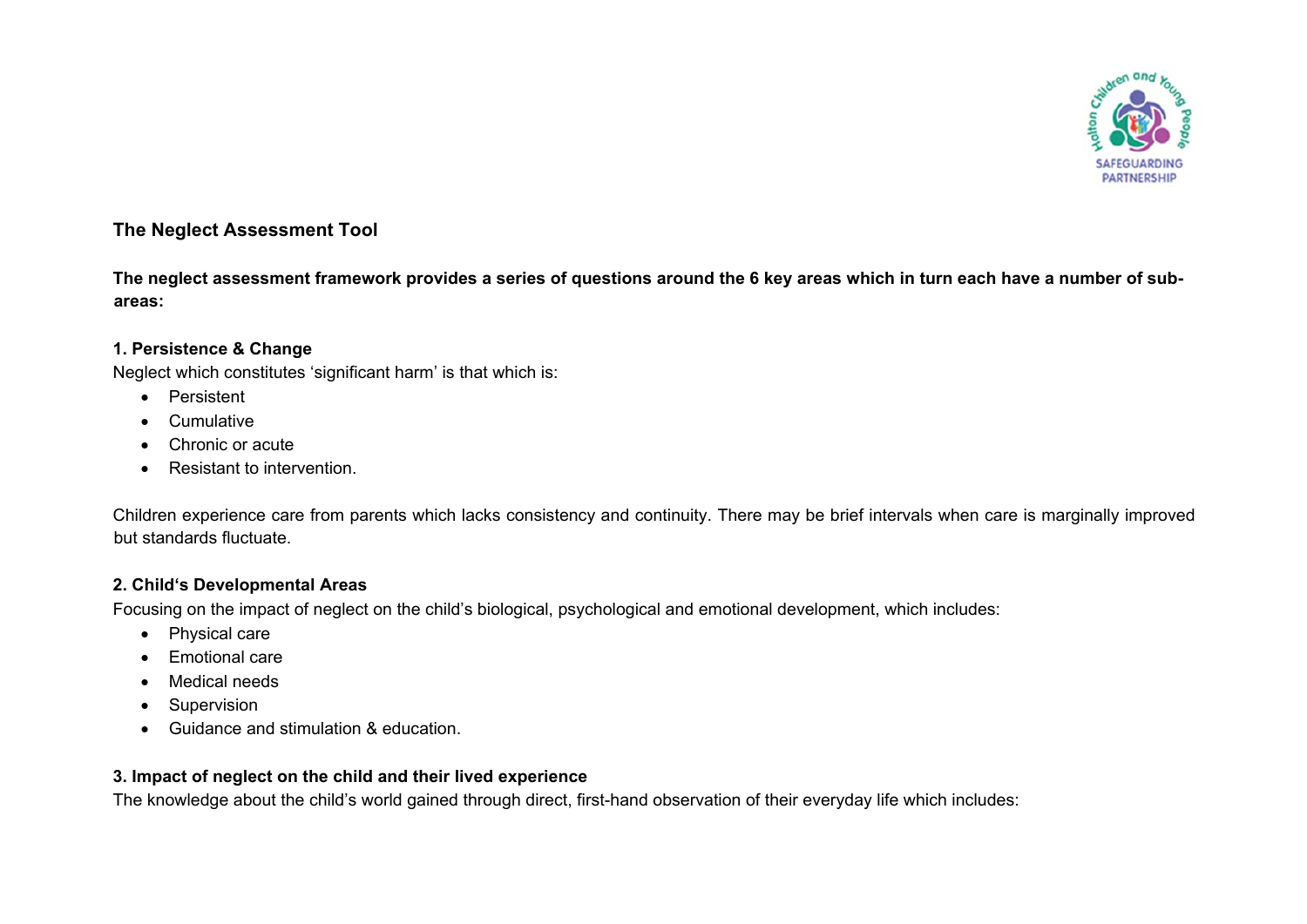- What the child is saying and doing?, and the views of others who may know the child well.
- What is it like to be that child, living in that home today?
- What is likely to happen if things don't change?
- How is past abuse or current, additional forms of abuse impacting on the child now?

# **4. Causal factors**

'Causal factors' are additional factors which may impact upon a parent's ability to care for a child and may include:

- Parental mental ill-health
- Domestic abuse
- Substance misuse
- Poverty and isolation.

Parental issues of domestic abuse, mental ill-health, and drug and alcohol misuse continue to be key issues which contribute to neglect.

# **5. Acts of omission or commission**

Acts of commission are deliberate and intentional. Acts of omission are the failure to provide for a child's basic physical, emotional, or educational needs or to protect a child from harm or potential harm which includes carer ignorance of neglect.

### **6. Home conditions**

This section focuses on the physical presentation/condition of the child's home environment which includes all rooms and the outside space of the property.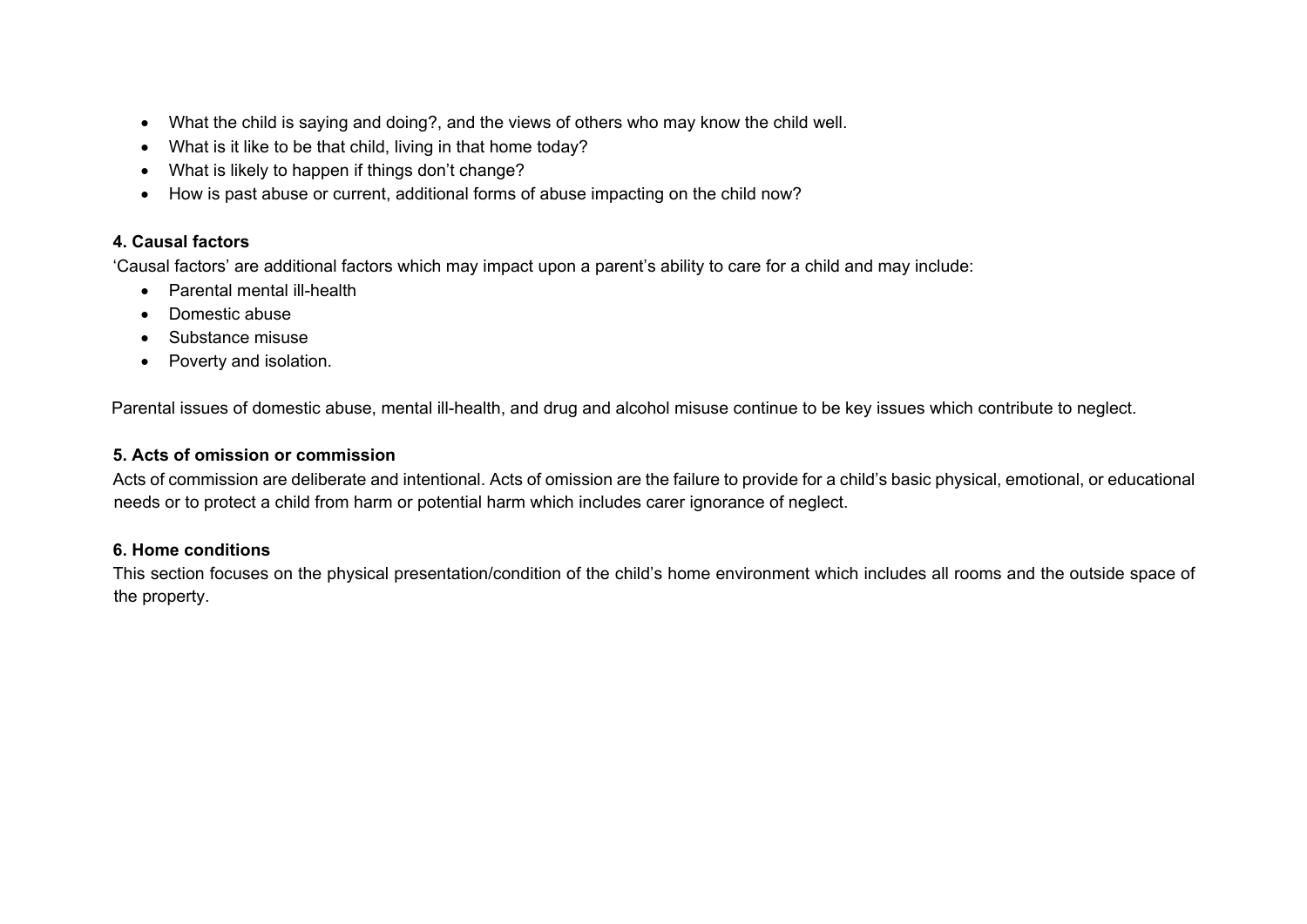# **Neglect Assessment Tool**

| <b>Main area of</b>              |                                                   | Questions to consider when undertaking your assessment                                                                                                                                                                                                                                                                                                                                                                                                                                                                                                                                                                                                                                                                                                |
|----------------------------------|---------------------------------------------------|-------------------------------------------------------------------------------------------------------------------------------------------------------------------------------------------------------------------------------------------------------------------------------------------------------------------------------------------------------------------------------------------------------------------------------------------------------------------------------------------------------------------------------------------------------------------------------------------------------------------------------------------------------------------------------------------------------------------------------------------------------|
| focus                            |                                                   |                                                                                                                                                                                                                                                                                                                                                                                                                                                                                                                                                                                                                                                                                                                                                       |
| <b>Persistence</b><br>and Change | <b>Parental</b><br><b>Motivation to</b><br>Change | Does the carer appear concerned about the child's welfare? Do they to meet the child's physical, social<br>$\bullet$<br>and emotional needs to the extent the carer understands them?<br>Is the carer determined to act in the best interests of the child and has realistic confidence that they<br>can overcome problems?<br>Is the carer willing to ask for help when needed and is prepared to make sacrifices for children?<br>$\bullet$<br>Does the carer have the right 'priorities' when it comes to child care or takes an indifferent attitude?<br>Does the carer believe that there is something about the child that deserves ill treatment and hostile<br>parenting?<br>Does the carer seek to give up the responsibility for the child? |
|                                  | <b>Cumulative</b><br><b>Harm</b>                  | What evidence is there of persistence of neglect? (I.e. has the neglect been present over a significant period of<br>time; what efforts have been made to intervene to minimise or prevent neglect; has this had any significant impact<br>in the past?). Assessment should include reference to each time a new referral/report has been made, are a<br>number of low-level risk factors demonstrating significant cumulative harm?<br>Look at:<br><b>Case History</b><br>Case conference records<br><b>Worker handovers</b><br><b>Risk Assessments</b><br>$\bullet$<br>Multi-agency case chronology                                                                                                                                                 |
|                                  | <b>Parents</b><br><b>Experience</b>               | What is the parent's experience of being parented?<br>Lack of caregivers<br>Poor early experiences                                                                                                                                                                                                                                                                                                                                                                                                                                                                                                                                                                                                                                                    |
|                                  |                                                   |                                                                                                                                                                                                                                                                                                                                                                                                                                                                                                                                                                                                                                                                                                                                                       |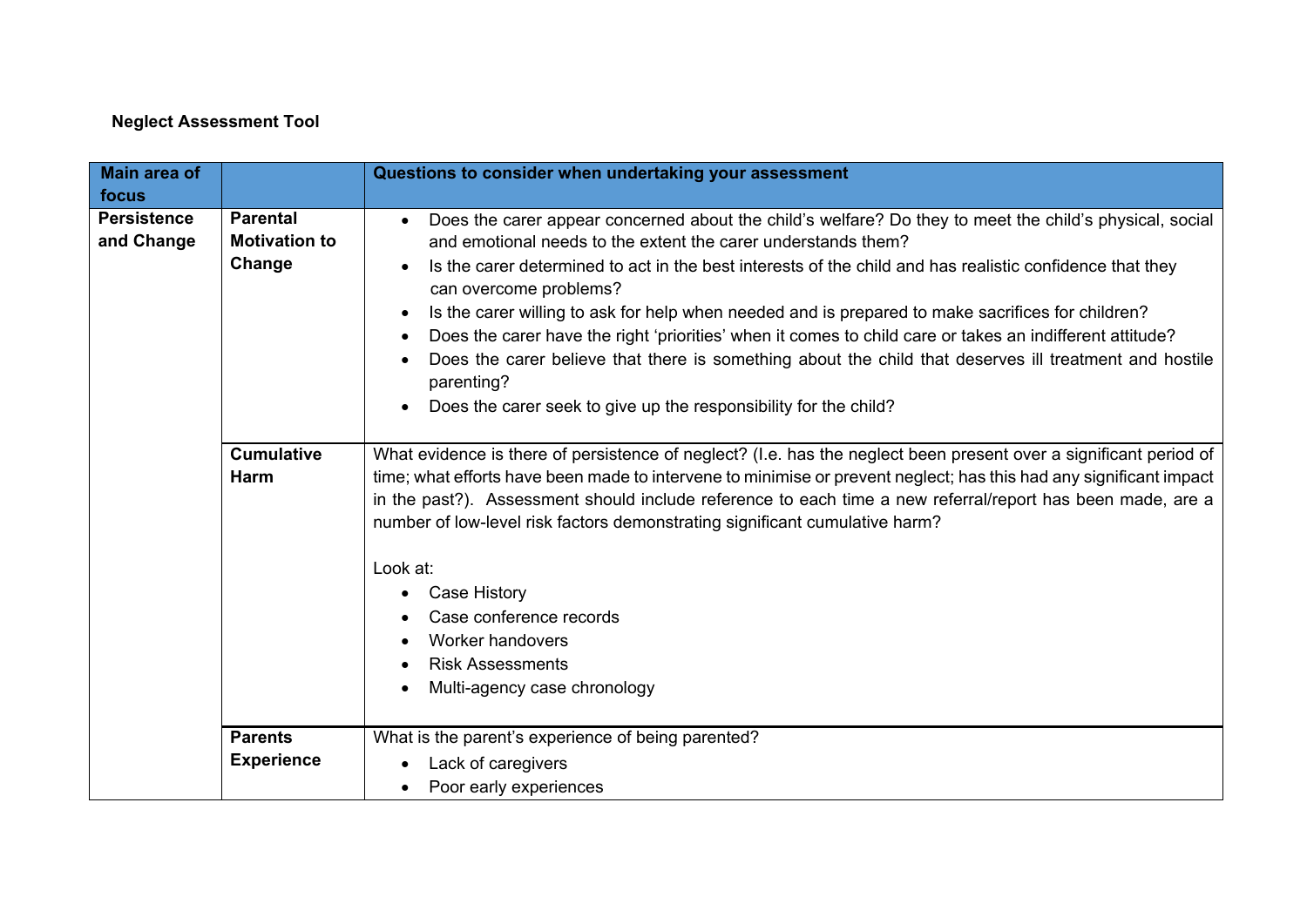| Poverty                                      |
|----------------------------------------------|
| Lack of skills and knowledge<br>$\bullet$    |
| Social isolation                             |
| Domestic abuse                               |
| Parental substance misuse                    |
| Parental mental health issues<br>$\bullet$   |
| Parental separation and divorce<br>$\bullet$ |
|                                              |
| How might this affect their own parenting?   |

| Main area of       |                      | Questions to consider when undertaking your assessment                                                   |
|--------------------|----------------------|----------------------------------------------------------------------------------------------------------|
| focus              |                      |                                                                                                          |
| 2. Child           | <b>Physical Care</b> | <b>Growth, Diet &amp; Nourishment</b>                                                                    |
| <b>Development</b> |                      | Is the child's growth appropriate for age?                                                               |
| <b>Areas</b>       |                      | If growth is not appropriate is there an organic reason for this?                                        |
|                    |                      | Does the child have nutritionally balanced meals?                                                        |
|                    |                      | Is there food in the cupboards?                                                                          |
|                    |                      | <b>Hygiene</b>                                                                                           |
|                    |                      | Is the child clean and is either given a bath/washed daily or encouraged to do so if appropriate to age? |
|                    |                      | Is nappy rash treated consistently?                                                                      |
|                    |                      | Does the carer take an interest in the child's appearance?                                               |
|                    |                      | Safer sleeping (for babies)                                                                              |
|                    |                      | Does the carer have information on safe sleeping and follows the guidelines?                             |
|                    |                      | Is there suitable bedding and carer has an awareness of the importance of the room temperature,          |
|                    |                      | sleeping position of the baby?                                                                           |
|                    |                      | Does the carer smoke in household? (be aware raises risk of cot death)                                   |
|                    |                      | Is the carer aware of the guidance around safer sleeping which recognises and observes the               |
|                    |                      | importance of the impact of alcohol and drugs when an adult shares a sleeping surface with a child?      |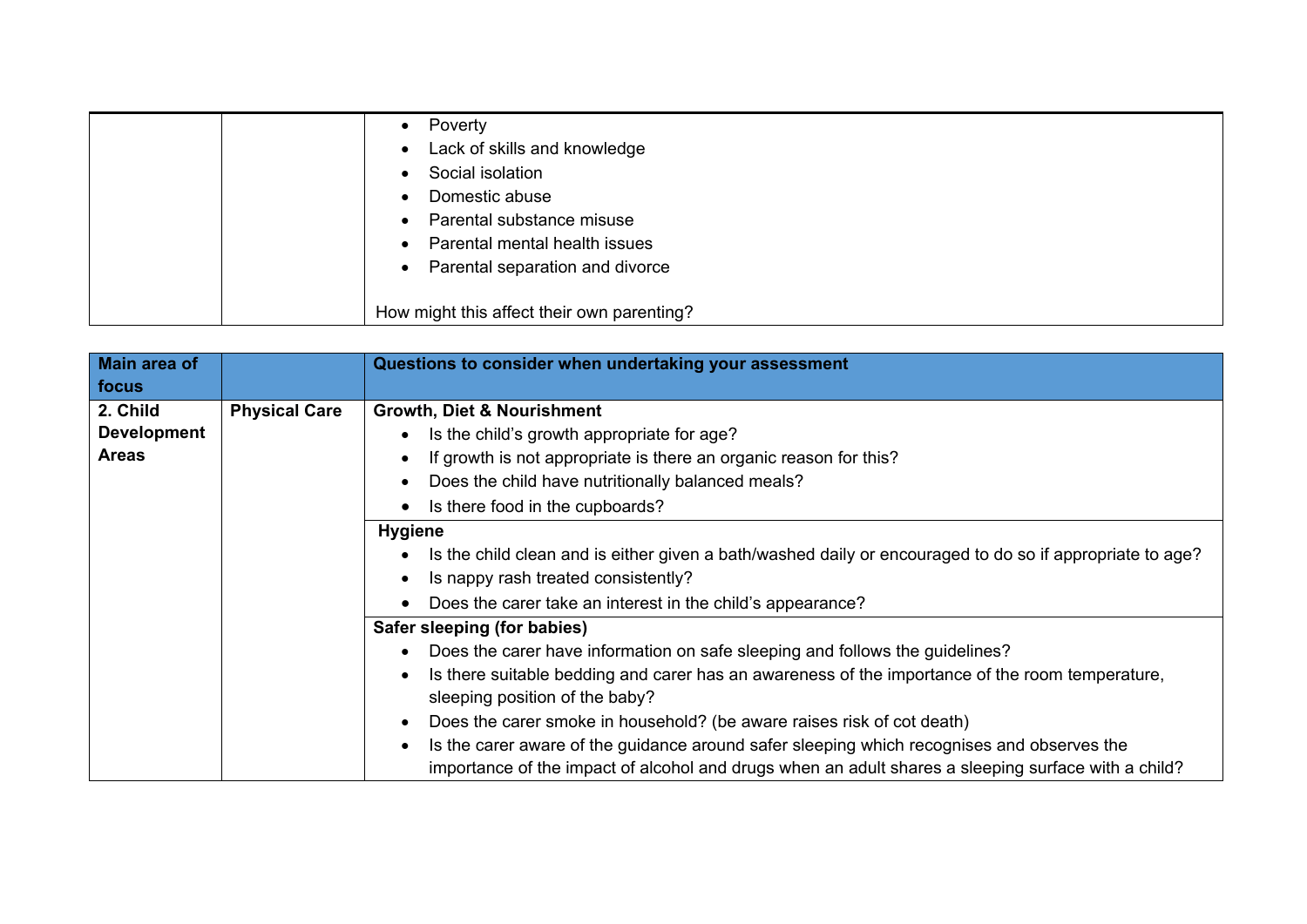|                       | Is the carer not concerned about the impact on the child or risks associated with co-sleeping such as<br>witnessing adult sexual behaviour? |
|-----------------------|---------------------------------------------------------------------------------------------------------------------------------------------|
|                       | Are there adequate sleeping arrangements for children?                                                                                      |
|                       | Is the carer indifferent or hostile when given safe sleeping guidance? Sees it as interference and does<br>not take it into account?        |
|                       | Clothing                                                                                                                                    |
|                       | Does the child have clothing which is clean and fits?<br>$\bullet$                                                                          |
|                       | Is the child dressed for the weather?                                                                                                       |
|                       | Is the carer aware of the importance of suitable clothes for the child in an age appropriate way?<br>$\bullet$                              |
|                       | Is the carer hostile when given advice about the need for suitable clothes for the wellbeing of the child?                                  |
|                       | <b>Animals if present</b>                                                                                                                   |
|                       | Are animals well cared for and do not present a danger to children or adults?<br>$\bullet$                                                  |
|                       | Are children encouraged to behave properly towards animals?<br>$\bullet$                                                                    |
|                       | Is there a presence of faeces or urine from animals?                                                                                        |
|                       | Do animals appear to have had any training?                                                                                                 |
| <b>Emotional Care</b> | Carer's attitude to the child                                                                                                               |
|                       | Does the carer talk consistently warmly about the child and is able to praise and give emotional reward?                                    |
|                       | Does the carer value the child's cultural identity and seeks to ensure the child develops a positive sense<br>of self?                      |
|                       | Is the carer ridiculing of the child when others praise?<br>$\bullet$                                                                       |
|                       | Is the carer hostile when given advice about the importance of praise and reward to the child?<br>$\bullet$                                 |
|                       | <b>Warmth &amp; Care</b>                                                                                                                    |
|                       | Does the carer respond to the child's needs for physical care and positive interaction?                                                     |
|                       | Is the emotional response of the carer one of warmth?                                                                                       |
|                       | Is the child listened to?<br>$\bullet$                                                                                                      |
|                       | Is the child happy to seek physical contact and care?<br>$\bullet$                                                                          |
|                       | Does the carer respond with concern if the child is distressed or hurt?                                                                     |
|                       | Does the carer understand the importance of consistent demonstrations of love and care?                                                     |
|                       |                                                                                                                                             |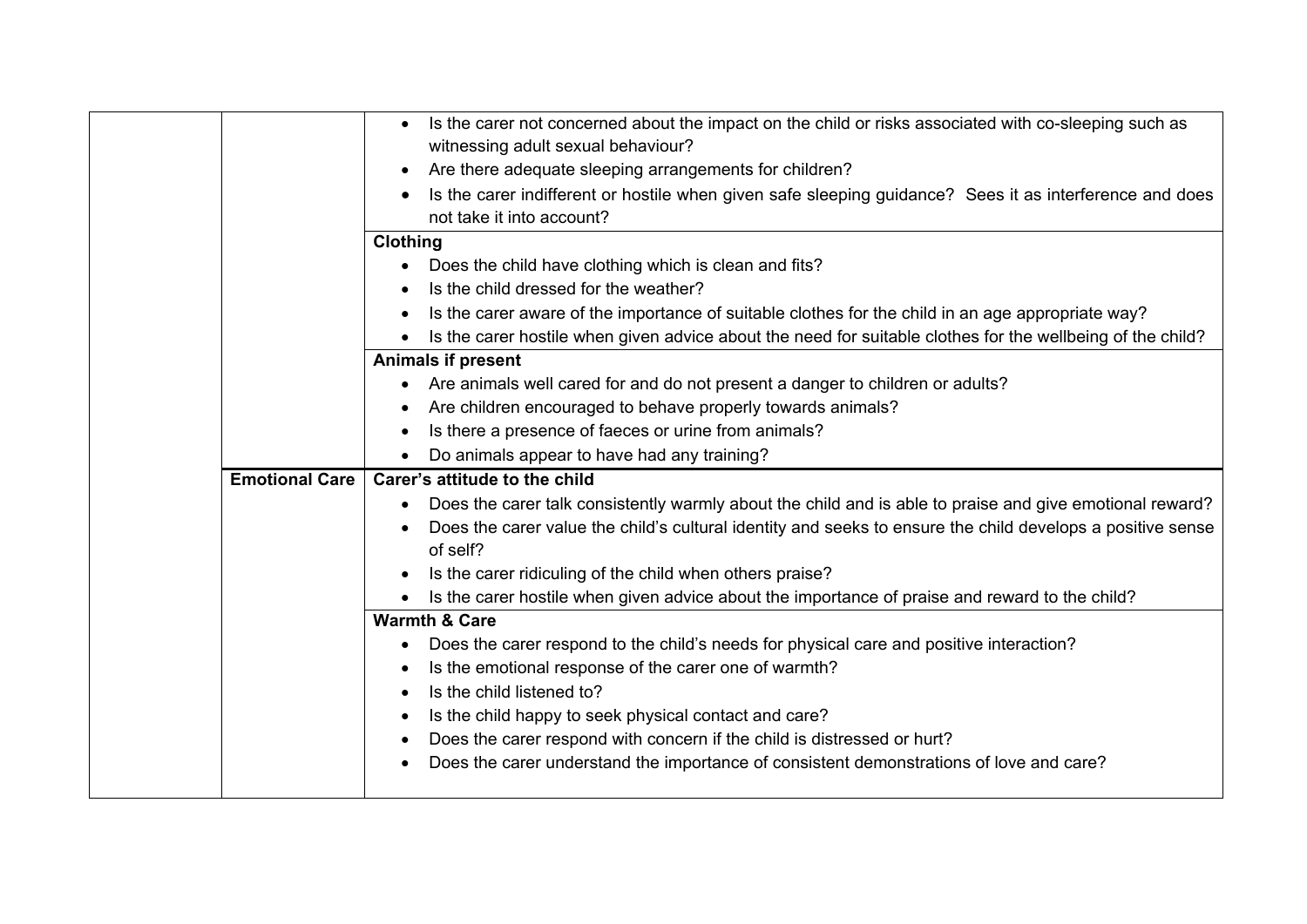|                      | <b>Responses to baby</b>                                                                                          |
|----------------------|-------------------------------------------------------------------------------------------------------------------|
|                      | Does the carer respond to the baby's needs and is careful whilst handling and laying the baby down,<br>$\bullet$  |
|                      | frequently checks if unattended?                                                                                  |
|                      | Does the carer spend time with the baby, cooing and smiling, holding and behaving warmly?<br>$\bullet$            |
|                      | Is the carer hostile to advice to pick the baby up, and provide comfort and attention?<br>$\bullet$               |
|                      | Does the carer recognise the importance of interaction with the baby?                                             |
|                      | Does the carer anticipate baby's needs?                                                                           |
|                      | <b>Responses to adolescents</b>                                                                                   |
|                      | • Are the adolescent's needs fully considered with consistent adult care?                                         |
|                      | Does the carer recognise that the adolescent is still in need of guidance with protection from risky              |
|                      | behaviour i.e. lack of awareness of the adolescent's whereabouts for long periods of time or                      |
|                      | seeking to address either directly or by seeking support of risky and challenging behaviour?                      |
|                      | Does the carer have the capacity to be alert to and monitor the adolescent moods, for example<br>$\bullet$        |
|                      | recognising depression which could lead to self-harm?                                                             |
|                      | <b>Positive Values</b>                                                                                            |
|                      | Does the carer encourage the child to have positive values, to understand right from wrong<br>$\bullet$           |
|                      | Does the carer encourage the child to be respectful to others and show kindness and helpfulness?                  |
|                      | Does the carer understand the importance of the child's development to include awareness of smoking,<br>$\bullet$ |
|                      | underage drinking and substance misuse as well as early sexual relationships?                                     |
|                      | Does the carer give clear guidance and support?                                                                   |
|                      |                                                                                                                   |
|                      | Does the carer ensure the child does not watch inappropriate films/TV or play with computer games<br>$\bullet$    |
|                      | which are unsuitable for the child's age and stage of development?                                                |
| <b>Medical Needs</b> | Advice in relation to health                                                                                      |
|                      | Does the carer seek advice from professionals/experienced adults on matters of concern about child                |
|                      | health?                                                                                                           |
|                      | Are appointments made and consistently attended?                                                                  |
|                      | Is preventative care carried out such as dental/optical and all immunisations up to date?                         |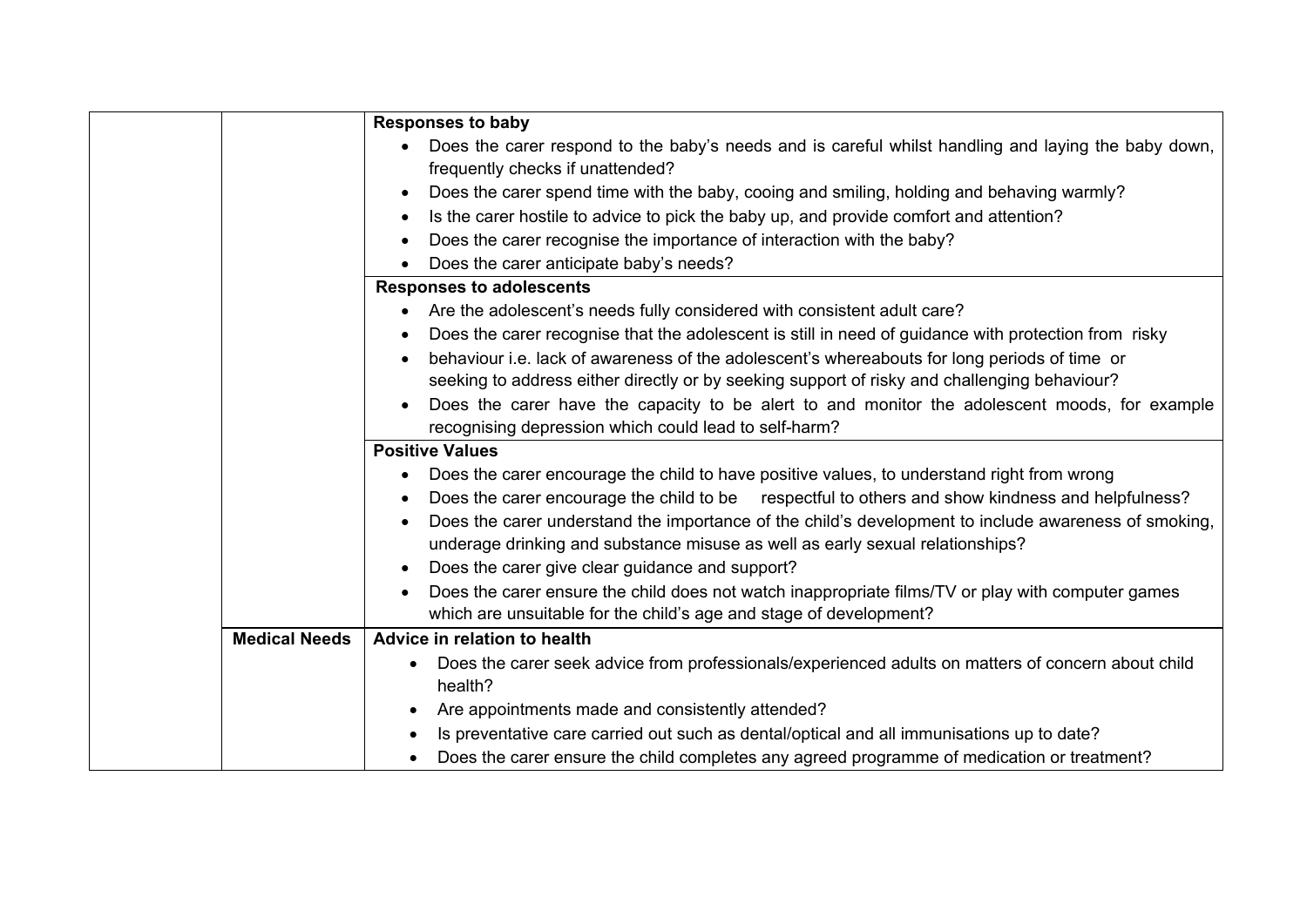|                          | Does the carer attend to childhood illnesses or are illnesses allowed to deteriorate before advice/care is<br>sought?<br>Is the carer hostile when given advice from others (professionals and family members) to seek medical<br>advice? |
|--------------------------|-------------------------------------------------------------------------------------------------------------------------------------------------------------------------------------------------------------------------------------------|
|                          | <b>Disability</b>                                                                                                                                                                                                                         |
|                          |                                                                                                                                                                                                                                           |
|                          | Does the carer comply with needs relating to child's disability?                                                                                                                                                                          |
|                          | Is the carer proactive in seeking appointments and advice and advocating for the child's wellbeing?<br>$\bullet$                                                                                                                          |
|                          | Does the carer accept advice and support?                                                                                                                                                                                                 |
|                          | Does the carer always value the child and not allow issues of disability to impact on feelings towards the<br>child?                                                                                                                      |
| <b>Supervision &amp;</b> | <b>Supervision</b>                                                                                                                                                                                                                        |
| <b>Guidance</b>          | Is supervision provided in line with age and stage of development?                                                                                                                                                                        |
|                          | Does the carer recognise the importance of supervision to child's wellbeing?                                                                                                                                                              |
|                          | Is there consistent supervision provided indoors and outdoors, and does the carer intervene when                                                                                                                                          |
|                          | there is imminent danger?                                                                                                                                                                                                                 |
|                          | Does the carer always know where the child is and has consistent awareness of safety issues when<br>the child away from home?                                                                                                             |
|                          | Is the carer hostile when given advice from others regarding supervision and does not recognise the<br>potential impact on children's wellbeing?                                                                                          |
|                          | Care by other adults and children                                                                                                                                                                                                         |
|                          | • When the child is left in the care of an adult or young person over the age of 16 years, are they suitable?                                                                                                                             |
|                          | Is the carer consistent in raising the importance of a child keeping themselves safe from others and                                                                                                                                      |
|                          | provides some advice and support?                                                                                                                                                                                                         |
|                          | Are there occasions where a young person is left alone at home or in the care of another child, young                                                                                                                                     |
|                          | person or unsuitable adult?                                                                                                                                                                                                               |
|                          | Does the parent risk assess the circumstances to ensure the child is safe?                                                                                                                                                                |
|                          | <b>Boundaries</b>                                                                                                                                                                                                                         |
|                          | Does the carer provide consistent boundaries and ensure the child understands how to behave and to                                                                                                                                        |
|                          | understand the importance of set limits?                                                                                                                                                                                                  |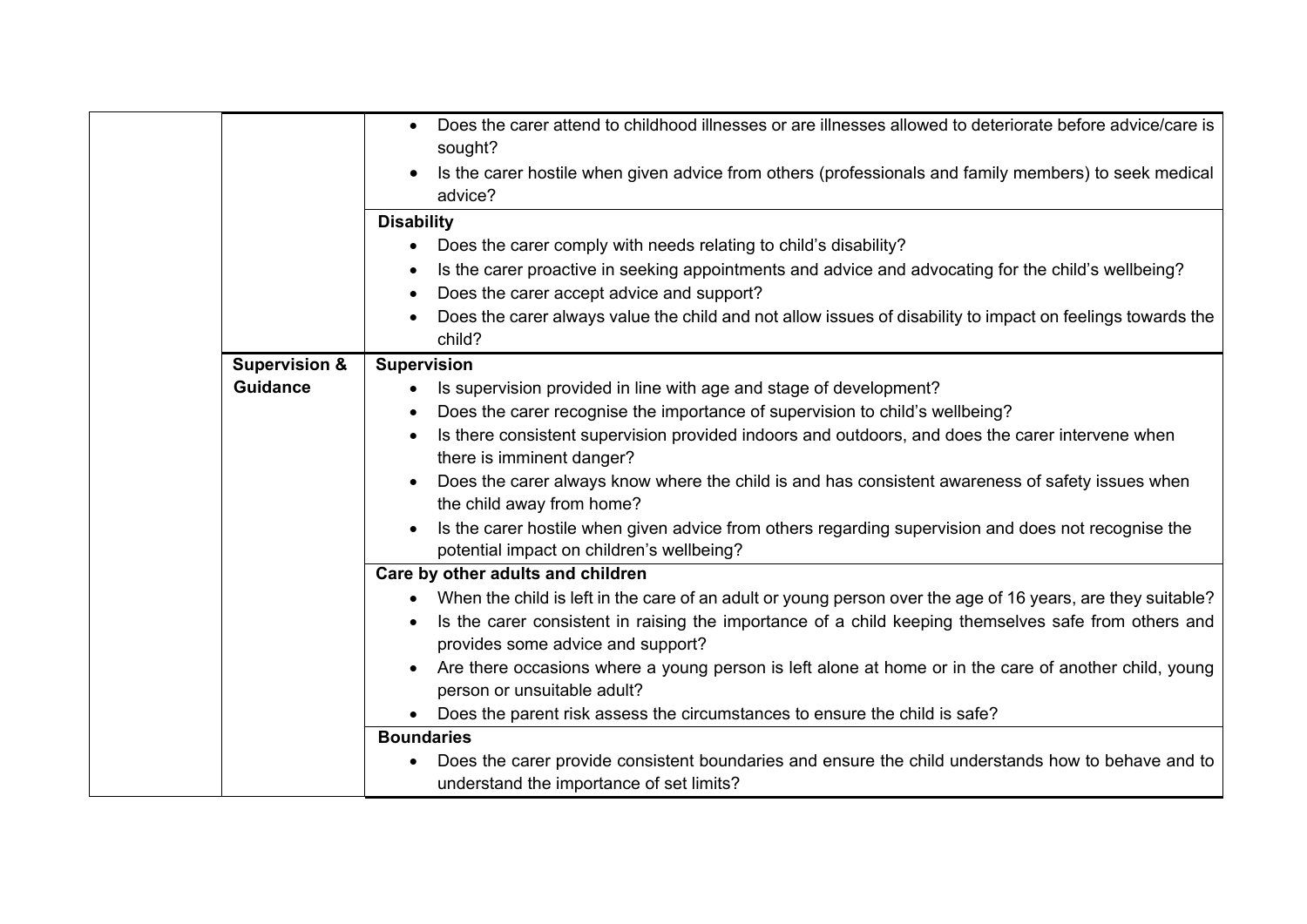|                          | Is the child disciplined with the intention of teaching proactively?<br>$\bullet$                                                            |
|--------------------------|----------------------------------------------------------------------------------------------------------------------------------------------|
|                          | Does the carer treat the child harshly and cruelly when responding to their behaviour?<br>$\bullet$                                          |
|                          | Is the carer hostile when given advice about appropriate methods of disciplining?<br>$\bullet$                                               |
| <b>Stimulation &amp;</b> | <b>Stimulation</b>                                                                                                                           |
| <b>Education</b>         | Is stimulation provided and the carer understands the importance of it for the child?                                                        |
|                          | Does the child have suitable toys to play with?                                                                                              |
|                          | Does the child have the opportunity to go on outings to child centred places?                                                                |
|                          | Does the child have the opportunity and space to play outside of the house?                                                                  |
|                          | <b>Education</b>                                                                                                                             |
|                          | Does the carer take an active interest in the child's schooling and gives support at home, e.g. for<br>homework?                             |
|                          | Does the carer engage well with the school/nursery and does not sanction missed days unless<br>necessary?                                    |
|                          | Does the carer encourage the child to see school as important, has regular attendance and as a result<br>the child engages well with school? |

| Main area of         |                    | Questions to consider when undertaking your assessment                                                      |
|----------------------|--------------------|-------------------------------------------------------------------------------------------------------------|
| focus                |                    |                                                                                                             |
| 3. The Impact        | The Child's        | If you put yourself in the child's shoes, what is life like?                                                |
| of Neglect           | <b>Experience</b>  | Can you describe a day in the life of this child?                                                           |
| and the              |                    | What is it like for this child living in this house?                                                        |
| <b>Child's lived</b> |                    | Does the child internalise their experience of being neglected and think they are unworthy of care?         |
| <b>Experience</b>    |                    | Is the child providing some level of care for either siblings or carer? If so how does the child view this? |
|                      | <b>Other Abuse</b> | Is the poor quality care causing any other kinds of abuse?                                                  |
|                      |                    | Sexual Abuse/Sexual Exploitation                                                                            |
|                      |                    | <b>Physical Abuse</b>                                                                                       |
|                      |                    | <b>Emotional Abuse</b>                                                                                      |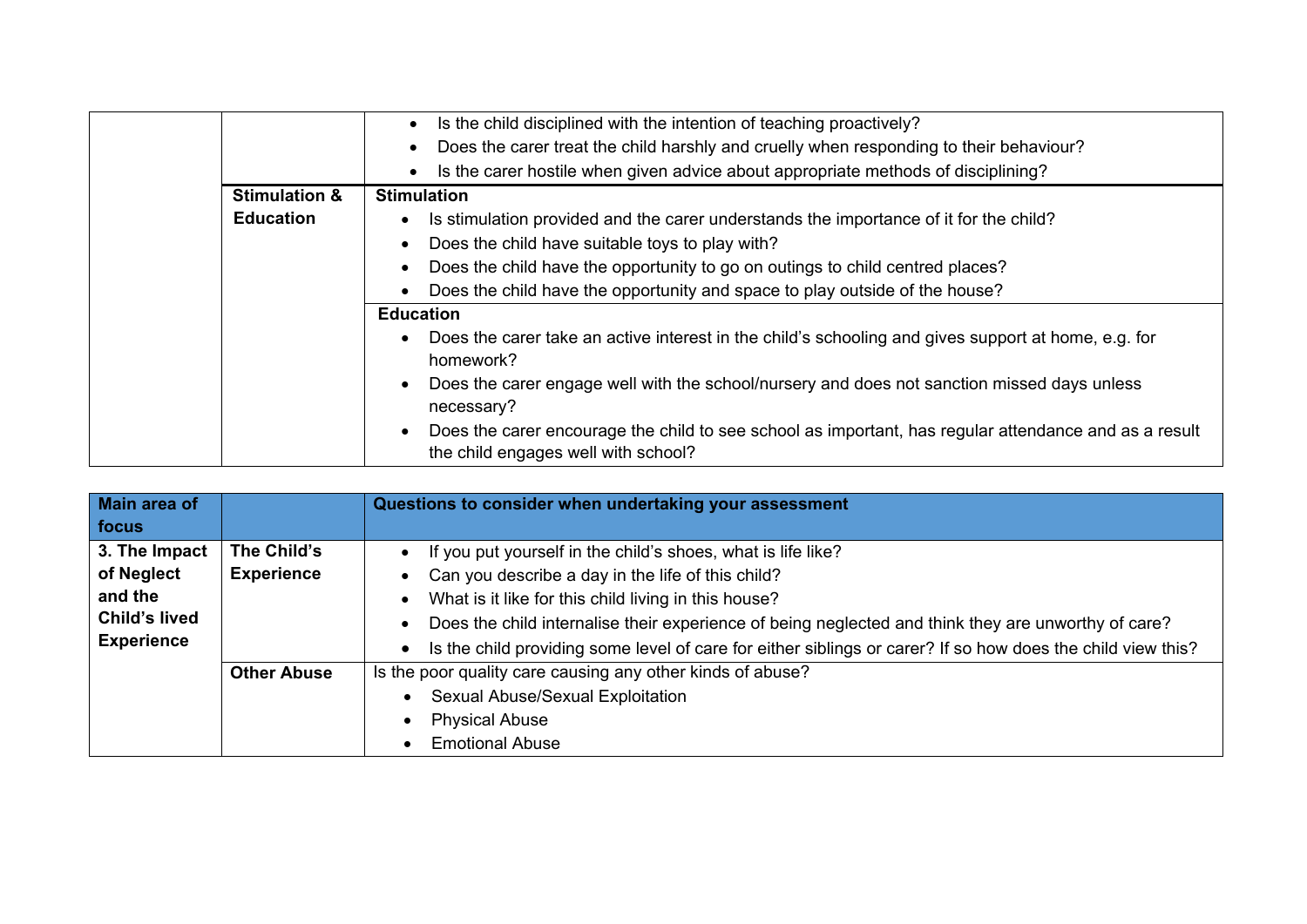| <b>Main area of</b>         |                                   | Questions to consider when undertaking your assessment                                                                                                                                                                                                                                                                                                                                                                                                                                                                                                                                                                                                                                                                                                                                                                                 |
|-----------------------------|-----------------------------------|----------------------------------------------------------------------------------------------------------------------------------------------------------------------------------------------------------------------------------------------------------------------------------------------------------------------------------------------------------------------------------------------------------------------------------------------------------------------------------------------------------------------------------------------------------------------------------------------------------------------------------------------------------------------------------------------------------------------------------------------------------------------------------------------------------------------------------------|
| focus                       |                                   |                                                                                                                                                                                                                                                                                                                                                                                                                                                                                                                                                                                                                                                                                                                                                                                                                                        |
| 4. Causal<br><b>Factors</b> | <b>Mental Health</b>              | Does the carer/s have a history of depression or is currently experiencing depression?<br>$\bullet$<br>Does the carer talk about feelings of depression/low mood in front of the children?<br>$\bullet$<br>Are the child's needs understood and the carer is aware of the impact of talking about their mental health<br>issues in front of the children?<br>Does the carer/s holds the child responsible for feelings of depression and is open with the child and/or<br>others about this?<br>Is the carer hostile when given advice focused on stopping this behaviour and carer does not recognise<br>the impact on the child?<br>Do issues of psychosis or delusional thinking impact on the ability to provide quality care to the child?<br>$\bullet$                                                                           |
|                             | <b>Domestic</b><br><b>Abuse</b>   | Is the carer currently experiencing domestic abuse?<br>$\bullet$                                                                                                                                                                                                                                                                                                                                                                                                                                                                                                                                                                                                                                                                                                                                                                       |
|                             |                                   | What is the family 'norm' of domestic abuse?<br>Does the carer/s argue aggressively and/or is physically abusive in front of the children?<br>$\bullet$<br>Does the carer understand the impact of arguments and anger on the children and is the carer sensitive<br>to this?                                                                                                                                                                                                                                                                                                                                                                                                                                                                                                                                                          |
|                             | <b>Substance</b><br><b>Misuse</b> | What is the carer's frequency of substance misuse and what substances are they using?<br>$\bullet$<br>Does the carer believe it is normal for children to be exposed to regular alcohol and substance use?<br>Does the carer/s understand the importance of hygiene, emotional and physical care of their child and<br>arranges additional support when unable to fully provide for the child?<br>Are finances affected by parental substance misuse?<br>$\bullet$<br>Is the mood of the carer irritable or distant at times?<br>Are alcohol and drugs secured safely?<br>Is the carer aware of the impact of substance misuse on the child (including unborn child)?<br>Does the carer/s hold the child responsible for their use and blames their continual use on the child?<br>Is this child living with hidden harm?<br>$\bullet$ |
|                             | Learning<br><b>Disability</b>     | Is it apparent that the carer has any learning disability?<br>$\bullet$<br>What is the level of understanding of the carer?<br>Does the carer understand written advice and/or instruction?                                                                                                                                                                                                                                                                                                                                                                                                                                                                                                                                                                                                                                            |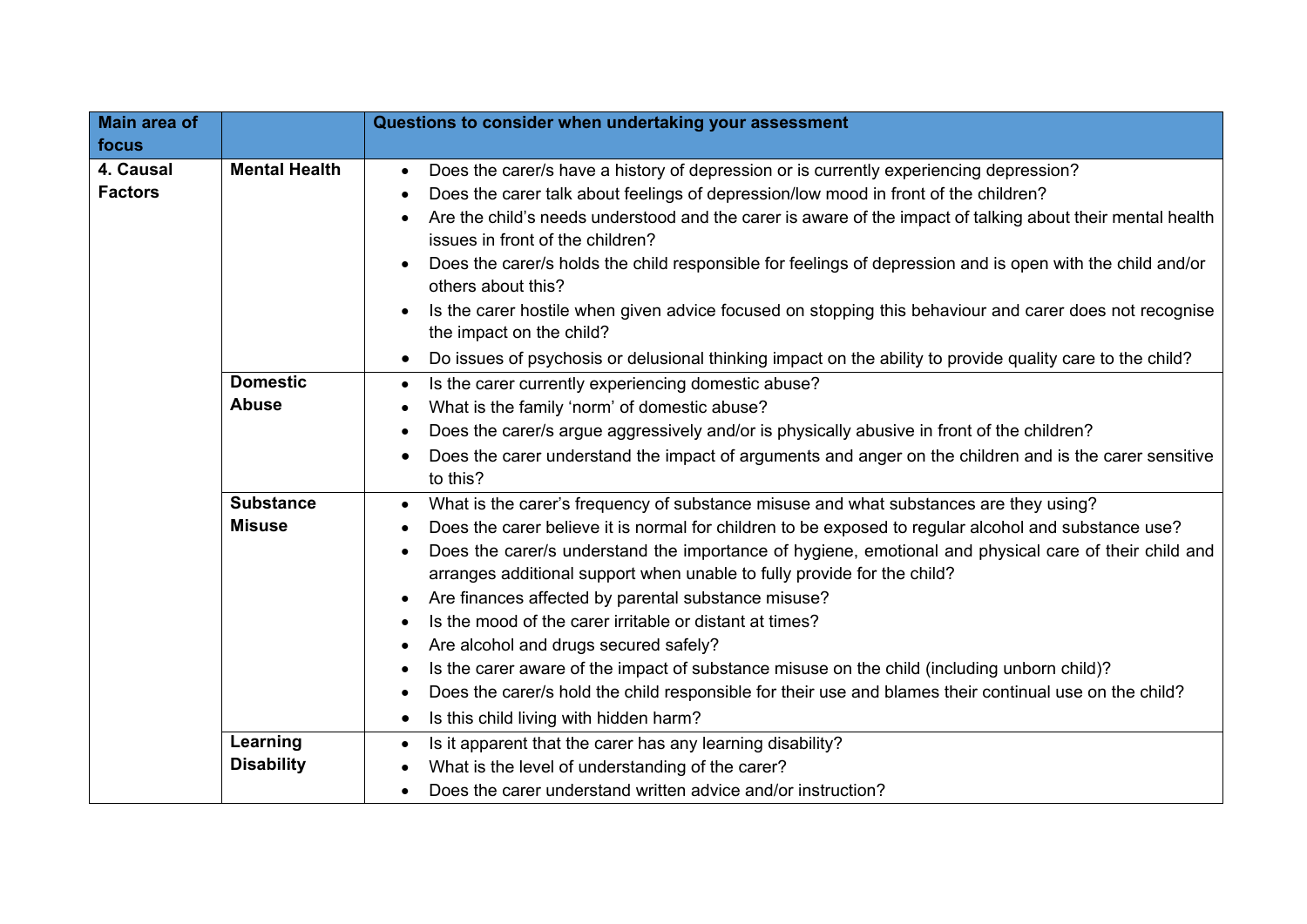|                         | If learning disability is not apparent, the parent may still have limited comprehension of what needs to be<br>$\bullet$<br>assessed. |
|-------------------------|---------------------------------------------------------------------------------------------------------------------------------------|
|                         | Is there any evidence of barriers to level of understanding or ability to implement advice?                                           |
|                         | Are you communicating effectively and straightforwardly with the carers about your concerns (they need<br>concrete advice)?           |
|                         | Is the carer able to put advice into practice on a consistent basis?                                                                  |
|                         | If it is understood that carers have the capacity to change, do you feel they have the capability?                                    |
| <b>Poverty and</b>      | Are the family currently in debt?<br>$\bullet$                                                                                        |
| <b>Social Isolation</b> | What is the family's source of income and how do they choose to spend their money?                                                    |
|                         | How do those choices impact on the child?                                                                                             |
|                         | Does the carer have a consistent support network within the family or community?                                                      |

| Main area of                                          |                                                                                                  | Questions to consider when undertaking your assessment                                                                                                                                                                                                                                                                                                                                                                                                                                                                                                                                                 |
|-------------------------------------------------------|--------------------------------------------------------------------------------------------------|--------------------------------------------------------------------------------------------------------------------------------------------------------------------------------------------------------------------------------------------------------------------------------------------------------------------------------------------------------------------------------------------------------------------------------------------------------------------------------------------------------------------------------------------------------------------------------------------------------|
| focus                                                 |                                                                                                  |                                                                                                                                                                                                                                                                                                                                                                                                                                                                                                                                                                                                        |
| 5. Acts of<br><b>Omission or</b><br><b>Commission</b> | Is this an act of<br>omission or<br>commission<br>and how is this<br>affecting your<br>thinking. | Does the neglectful behaviour occur as a result of carer ignorance or competing carer priorities?<br>(Omission)<br>Is there a general lack of action regarding the child's needs?<br>Does the neglectful behaviour occur due to a deliberate intention to harm? (Commission)<br>What does the carer say about what causes the difficulties they are experiencing with care giving?<br>Does the carer blame the child for their inability to care for them?<br>What do you consider to be primary factors causing poor quality parenting?<br>Does the carer scapegoat any of the children? (Commission) |

| Main area of      |                 | Questions to consider when undertaking your assessment                                       |
|-------------------|-----------------|----------------------------------------------------------------------------------------------|
| focus             |                 |                                                                                              |
| 6. Home           | <b>Physical</b> | Is there an odour in the home? (e.g. stale cigarette smoke, rotting food, faeces, urine)     |
| <b>Conditions</b> | presentation/c  | Is the kitchen floor soiled, cluttered to the point of being unsafe?                         |
|                   | ondition of the | Are floors in other rooms soiled?                                                            |
|                   |                 | Is access to any of the rooms blocked or difficult to access as a result of clutter/rubbish? |